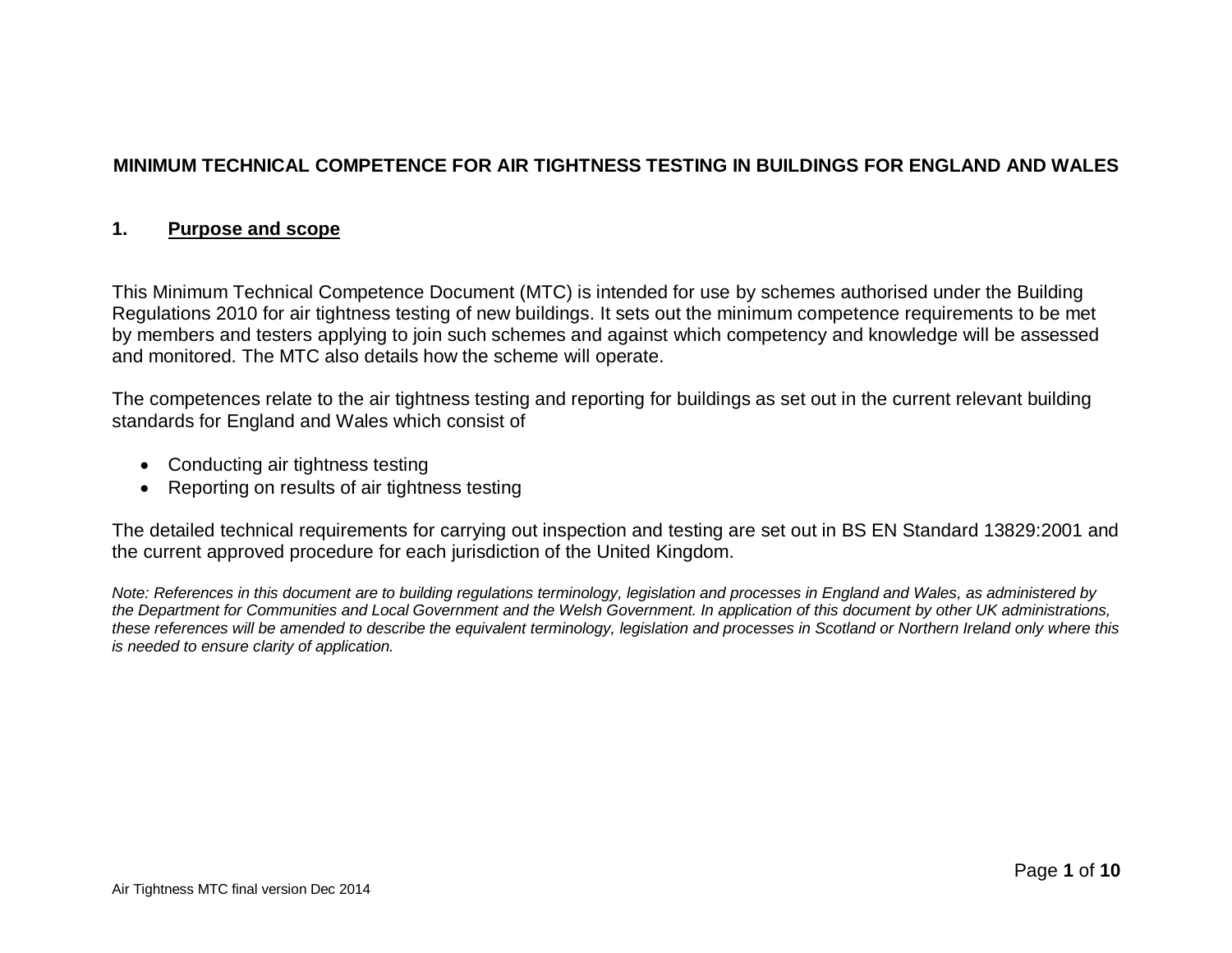#### **2. Definitions**

The following definitions are used in this MTC:

**Building Regulations:** the Building Regulations 2010 (S.I. 2010/2214), as amended for England and Wales

**Building:** includes new dwellings and new buildings other than dwellings

**Members:** registered businesses including sole traders who offer air tightness testing services

**Testers:** individuals who provide air tightness testing services and who are employed by a member

**Conditions of Authorisation:** Conditions set by the Department for Communities and Local Government (DCLG) and the Welsh Government, which bodies applying for authorisation to be a scheme operator for air tightness testers must show DCLG they can satisfy before being authorised and which they must continue to satisfy so long as they remain a scheme operator.

**Scheme Operator:** authorised by DCLG and/or the Welsh Government to run the scheme for the registration of air tightness testing based on this MTC framework and the conditions of authorisation.

**Surveillance:** A systematic examination of a firm's quality management systems, calibration records, contract management processes, envelope area calculations, test results and report records including witnessing of an air pressure test.

**National Occupational Standards (NOS):** Standards for the competence requirements of a defined job role or occupation as set out by the appropriate sector skills body.

**Level 1 tester:** entry level for new testers who test single dwellings and other small simple buildings

**Single dwellings and other small simple buildings:** air tightness testing of up to a gross internal volume of 4000m<sup>3</sup> inside the thermal line as defined by BS EN13829 2001. These buildings are considered to be 'simple' and cannot be tested in volumetric sections less than 4000m<sup>3</sup>.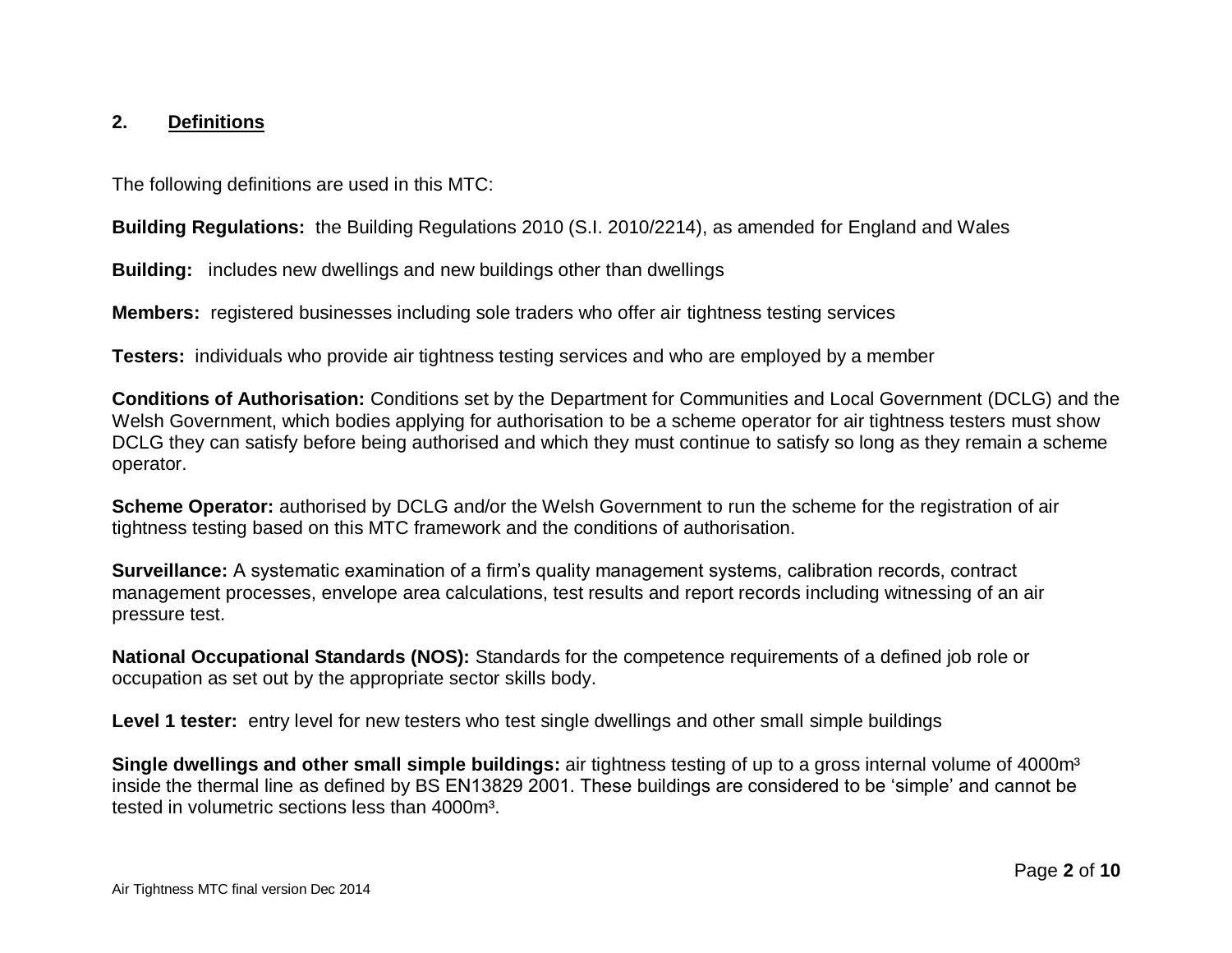**Level 2 tester:** for testers who have achieved level 1 and test **non-simple buildings**

**Non-simple buildings:** air tightness and/or air change rate testing of buildings which are greater than a gross internal volume of 4000m<sup>3</sup> inside the thermal line as defined by BS EN 13829 2001, and includes buildings that could be tested in smaller volumetric sections.

Level 3 tester: for testers who have achieved level 1 and 2 and test large and complex, high rise and phased handover zonal buildings and require a higher level of expertise

### **3. Responsibilities of the scheme operator**

Air tightness Scheme Operators must, at all times whilst they are authorised, comply with all the requirements in the Conditions of Authorisation for Airtightness Certification Schemes and demonstrate meeting the conditions in line with the notes in that document.

In particular, Authorised Scheme Operators shall comply with the following MTC requirements:

3.1 The criteria for continued authorisation to be met by the Scheme Operator and assessed and audited by an assessment body approved by DCLG and/or the Welsh Government, shall be in the form of an audit check list and plan, which will include all the DCLG, and Welsh Government, Conditions of Authorisation and the requirements placed on the Scheme Operator by this MTC. This audit plan is to be acceptable to DCLG and the Welsh Government

3.2 The Conditions of Authorisation and Scheme Operators' requirements laid out in this MTC shall be incorporated in the Scheme Operator's Quality Management System, which must be assessed by a Third Party Body acceptable to DCLG and the Welsh Government. Regular audit of the Scheme Operator shall be undertaken by this Body at least once per year to confirm ongoing compliance, which is to be reported to DCLG and the Welsh Government. The audits will also consist of a witnessed audit of the Scheme Operator conducting an on-site assessment of a registered business.

3.3 It is the responsibility of air tightness scheme operators to assess all testers and members applying for registration with its scheme in line with the requirements of this MTC, the Conditions of Authorisation for Airtightness Schemes and the Building Regulations. Members and testers will be assessed against the relevant route of entry in Annex A. Links to the full National Occupational Standards are given at Annex B.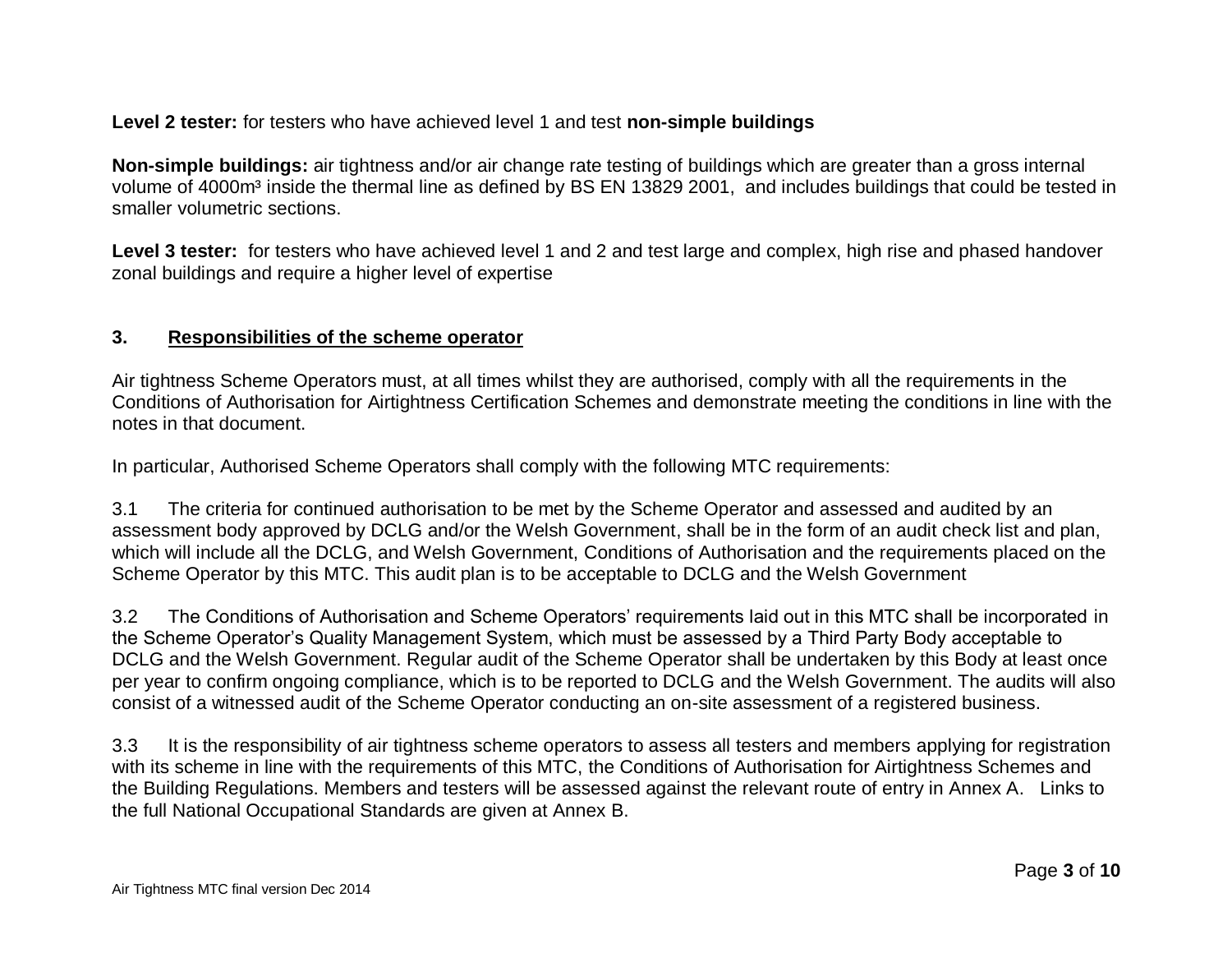3.4 Scheme Operators must carry out documented periodic surveillance of Members registered with its scheme in line with Condition 12 of the Conditions of authorisation.

3.5 Where the Member is accredited by UKAS under ISO17025 for air-tightness testing to the relevant standards, this can be deemed to satisfy the surveillance requirements and the Scheme Operator need only obtain annual proof from the Member that their UKAS accreditation is maintained. However, should a Member cease to be suitably UKAS accredited, the Scheme Operator must have procedures in place to respond appropriately, especially in case where UKAS have withdrawn or suspended the accreditation.

3.6 Where surveillance shows that a registered business no longer has the technical competences required to carry out air tightness testing, the scheme operator will list the areas of non-compliance and assess the proposed steps for the Member to implement timely corrective actions, or where necessary suspend the business from the list of registered companies until it can demonstrate that it has acquired the required technical competence. If it is unable to do so in a reasonable timescale, the business must be removed from the register. Scheme Operators must have a documented process for suspension and removal of scheme members.

3.7 Scheme operators will make available to applicants to their schemes, on request, the National Occupational Standards, the current Minimum Technical Competence and the current approved procedures.

3.8 Scheme Operators will have the necessary resources available to provide ongoing technical and other help and impartial advice to its scheme members, as detailed in the DCLG, and Welsh Government, Conditions of Authorisation, Condition 11.

3.9 Scheme operators must produce audited annual accounts clearly demonstrating self-sufficiency and a surplus for development, research, training and updating members.

3.10 Scheme operators must have a documented complaints scheme, including an independent panel for appeals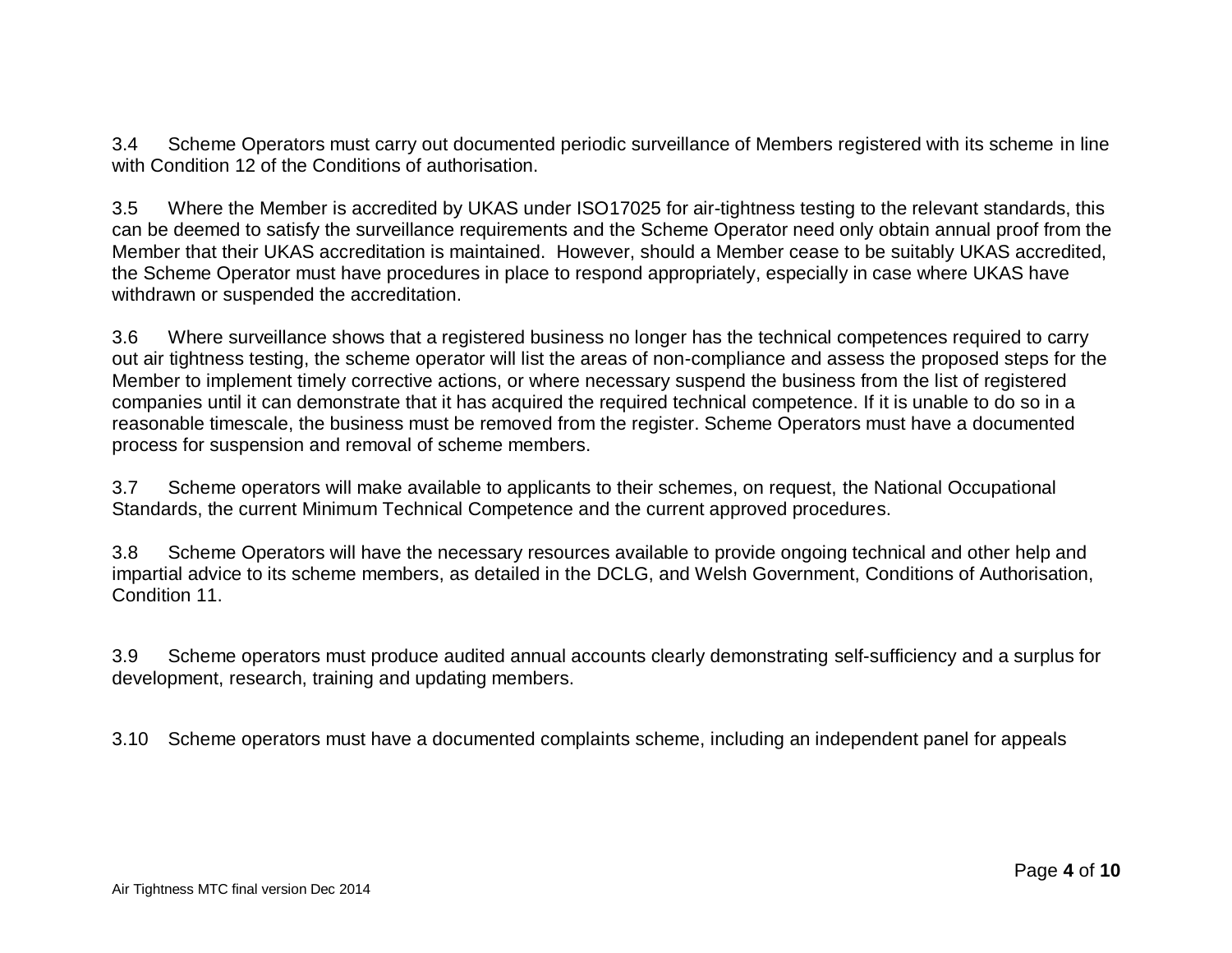## **4. Responsibilities of air tightness testing members and testers**

4.1 Registered members and testers with the relevant competences may be allowed to carry out air tightness testing, and complete an air tightness report and test the building. A member may sub-contract site testing to another registered member or tester.

4.2 It is the responsibility of businesses applying for registration of an air tightness testing scheme to make available all information required by the scheme operator for the purpose of the assessment of the business and each of the individuals who will carry out air tightness testing.

4.3 It is also the responsibility of a registered member to co-operate in any periodic surveillance carried out by the scheme operator with which the business is registered.

4.4 Registered members must have access to the following documents:

- The current approved procedures
- Current relevant building standards and regulations approved by the jurisdictions within which the member is operating

4.5 Registered members must ensure that the following test equipment has been calibrated as set out in the approved procedure:

- Micromanometer
- Thermometer
- Barometer
- Fan equipment
- 4.6 Registered members must have an appropriate level of professional indemnity and public liability insurance in place which meets their business requirements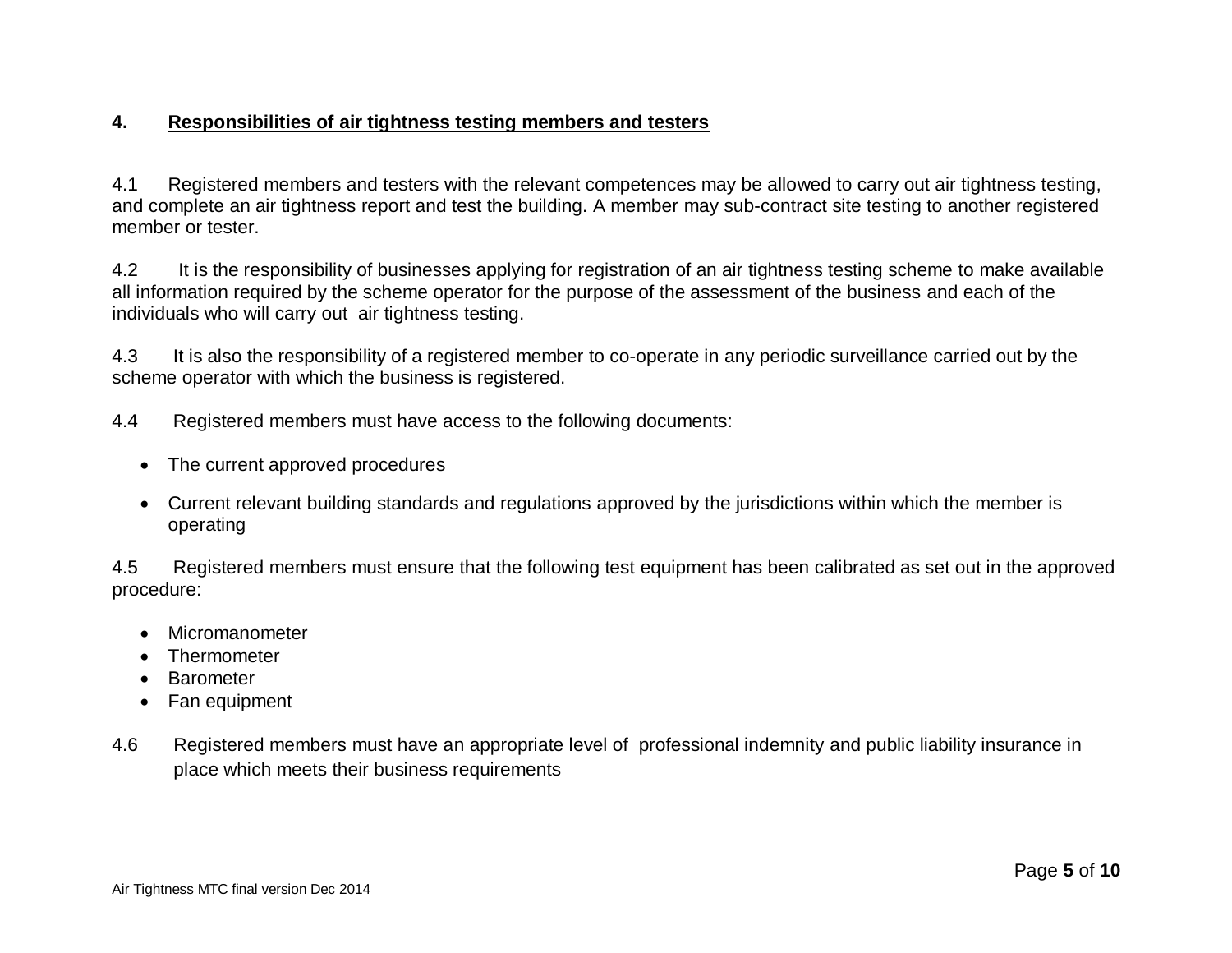4.7 Registered members must keep records for all jobs for at least six years from the date of certification of the building. The records must contain at least a copy of any air tightness test results, supporting data and certificates as required by regulation 43 of the Building Regulations 2010.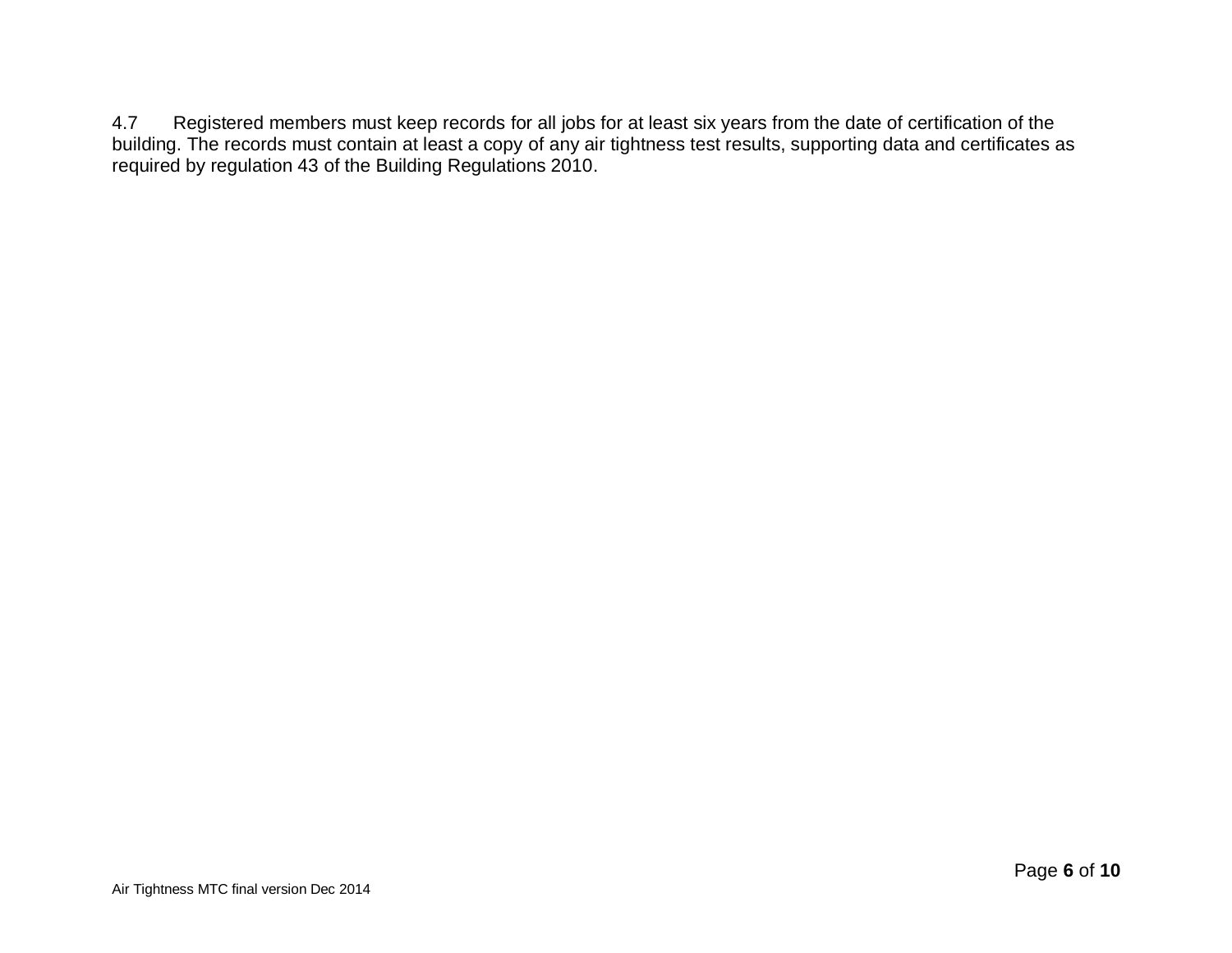| Route<br>no.   | <b>Knowledge and Understanding</b>                                                                                                                                                                                                | <b>National Occupational</b><br><b>Standards (NOS)</b><br>reference | <b>Additional requirements</b>                                                                                                                                                                |  |
|----------------|-----------------------------------------------------------------------------------------------------------------------------------------------------------------------------------------------------------------------------------|---------------------------------------------------------------------|-----------------------------------------------------------------------------------------------------------------------------------------------------------------------------------------------|--|
|                | Accredited qualifications approved by the relevant regulator<br>at a minimum of Level 3 which reflect the learning outcomes<br>of the National Occupational Standards for air tightness<br>testing                                | <b>ASTATT1</b><br><b>ASTATT 2</b><br><b>ASTATT 3</b>                | Witnessing of an air pressurisation test in<br>$\bullet$<br>accordance with the test standards on a<br>relevant single dwelling and small simple<br>building to be organised by the candidate |  |
| $\overline{2}$ | Completion of other aligned training, accreditation and/or<br>certification (e.g. PCN examination, ISO 17024, ISO 17025,)<br>reflecting the learning outcomes of the National<br>Occupational Standards for air tightness testing | <b>ASTATT 5</b><br><b>ASTATT 6</b><br><b>ASTATT 7</b>               | Undergo three months' probation<br>3 actual test reports of a representative<br>sample of work will be assessed during<br>the probation period                                                |  |
| 3              | Demonstrable experience gained through industry<br>experience reflecting the learning and outcomes of the<br>National Occupational Standards for air tightness testing                                                            | <b>ASTATT 8</b><br><b>ASTTATT 9</b>                                 | For route 3, 5 actual test reports of a<br>representative sample of work will be<br>assessed with supporting documentation                                                                    |  |

# **Annex A.1 Level 1 - Air tightness testing for single dwellings and other small simple buildings**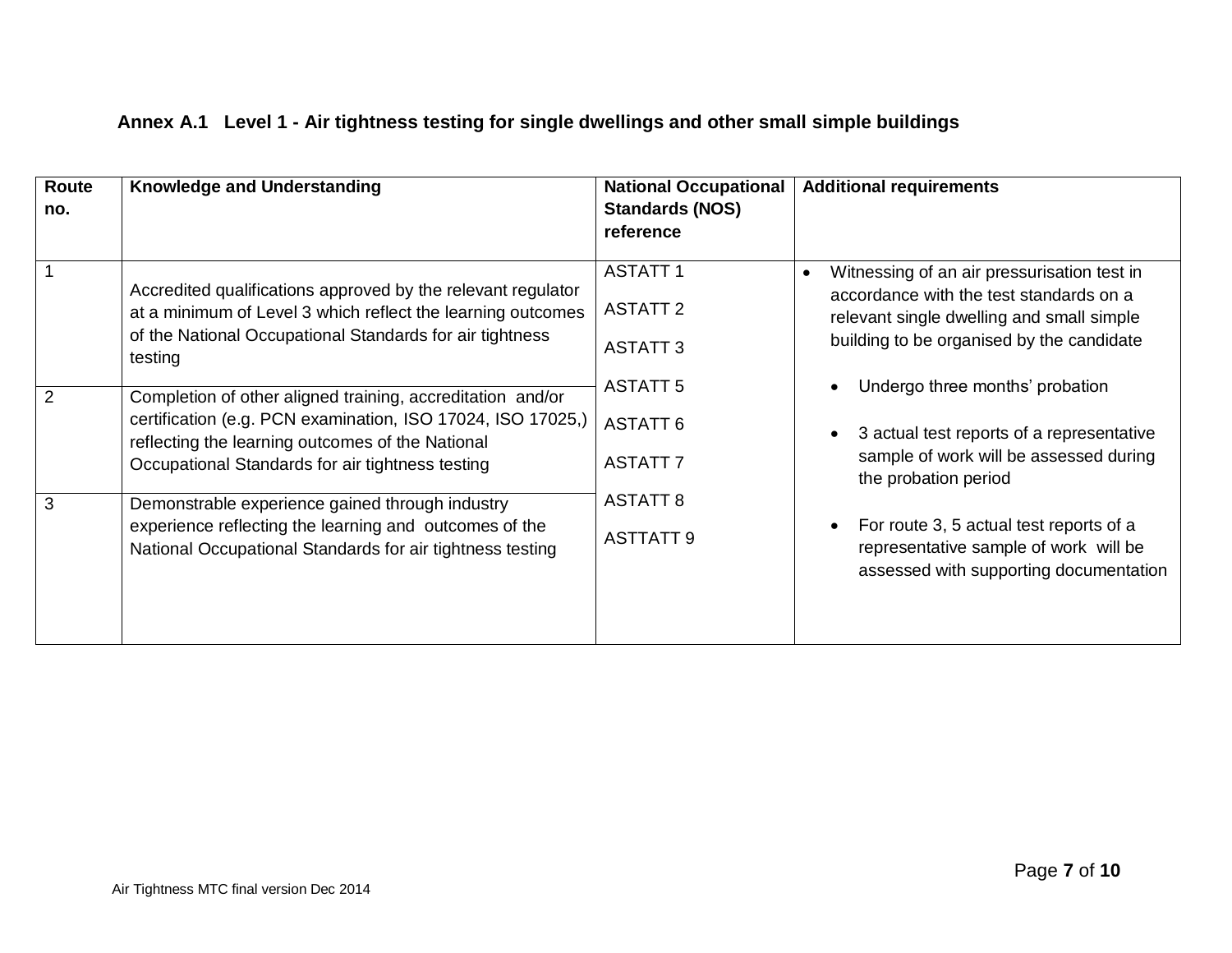| Route<br>no.        | <b>Knowledge and Understanding</b>                                                                                                                                                                                                                                                                                                                                                                                                                                                                                                                                                                               | <b>National Occupational</b><br><b>Standards (NOS)</b><br>reference                                                                                                     | <b>Additional requirements</b>                                                                                                                                                                                                                                                                                                                                                                                                                                                                                         |
|---------------------|------------------------------------------------------------------------------------------------------------------------------------------------------------------------------------------------------------------------------------------------------------------------------------------------------------------------------------------------------------------------------------------------------------------------------------------------------------------------------------------------------------------------------------------------------------------------------------------------------------------|-------------------------------------------------------------------------------------------------------------------------------------------------------------------------|------------------------------------------------------------------------------------------------------------------------------------------------------------------------------------------------------------------------------------------------------------------------------------------------------------------------------------------------------------------------------------------------------------------------------------------------------------------------------------------------------------------------|
| $\overline{2}$<br>3 | Accredited qualifications approved by the relevant regulator<br>at a minimum of Level 3 which reflect the learning outcomes<br>of the National Occupational Standards for air tightness<br>testing<br>Completion of other aligned training, accreditation and/or<br>certification (e.g. PCN examination, ISO 17024, ISO 17025)<br>reflecting the learning outcomes of the National<br>Occupational Standards for air tightness testing<br>Demonstrable experience gained through industry<br>experience reflecting the learning and outcomes of the<br>National Occupational Standards for air tightness testing | <b>ASTATT1</b><br><b>ASTATT 2</b><br><b>ASTATT 3</b><br><b>ASTATT 4</b><br><b>ASTATT 5</b><br><b>ASTATT 6</b><br><b>ASTATT 7</b><br><b>ASTATT 8</b><br><b>ASTTATT 9</b> | Witnessing of an air pressurisation test in<br>$\bullet$<br>accordance with the test standards on a<br>relevant non-simple building to be organised<br>by the candidate and questioning of the<br>candidate to ensure competence at this level<br>Undergo three months' probation<br>3 actual test reports of a representative<br>sample will be assessed during the<br>probation period<br>For route 3, 5 actual test reports of a<br>representative sample of work will be<br>assessed with supporting documentation |

# **Annex A.2 Level 2 - Air tightness testing for non-simple buildings**

**Note:** Should the tester not complete 3 actual test reports during the probationary period then this will be extended until they have completed 3 actual tests.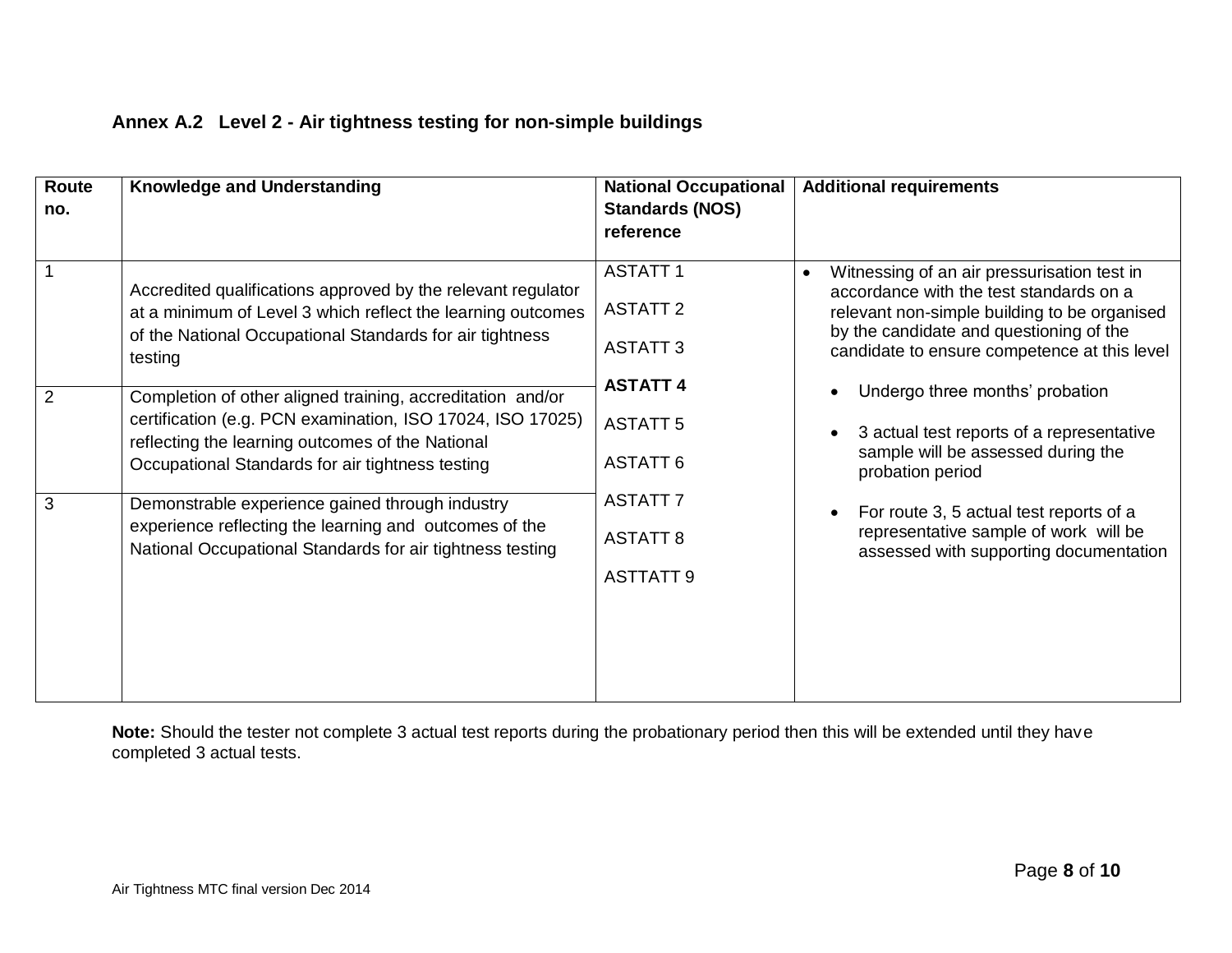|  |  |  |  |  |  | Annex A.3 Level 3 - Air tightness testing for large, complex, high rise and phased handover zonal buildings |
|--|--|--|--|--|--|-------------------------------------------------------------------------------------------------------------|
|--|--|--|--|--|--|-------------------------------------------------------------------------------------------------------------|

| Route<br>no. | <b>Knowledge and Understanding</b>                                                                                                                                                                                                                                                                                                                                                                                                                                                                                                                                                                               | <b>National</b><br>Occupational<br><b>Standards (NOS)</b><br>reference number                                                                                                               | <b>Additional requirements</b>                                                                                                                                                                                                                                                                                    |
|--------------|------------------------------------------------------------------------------------------------------------------------------------------------------------------------------------------------------------------------------------------------------------------------------------------------------------------------------------------------------------------------------------------------------------------------------------------------------------------------------------------------------------------------------------------------------------------------------------------------------------------|---------------------------------------------------------------------------------------------------------------------------------------------------------------------------------------------|-------------------------------------------------------------------------------------------------------------------------------------------------------------------------------------------------------------------------------------------------------------------------------------------------------------------|
| 2<br>3       | Accredited qualifications approved by the relevant regulator<br>at a minimum of Level 4 which reflect the learning<br>outcomes of the national occupational standards for air<br>tightness testing<br>Completion of other aligned training, accreditation and/or<br>certification (e.g. PCN examination, ISO 17024, ISO 17025)<br>reflecting the learning outcomes of the national occupational<br>standards for air tightness testing<br>Demonstrable experience gained through industry<br>experience reflecting the learning and outcomes of the<br>National occupational standards for air tightness testing | <b>ASTATT1</b><br><b>ASTATT 2</b><br><b>ASTATT 3</b><br><b>ASTATT 4</b><br><b>ASTATT 5</b><br><b>ASTATT 6</b><br><b>ASTATT 7</b><br><b>ASTATT 8</b><br><b>ASTTATT 9</b><br><b>ASTATT 10</b> | Level 2 additional requirements plus<br>Interview with technical panel to determine<br>competence at this level<br>Submission of a report demonstrating<br>$\bullet$<br>detailed advanced technical and applied<br>knowledge and understanding (Note: a full<br>specification will be provided on<br>application) |

Note: Should the tester not complete 3 actual test reports during the probationary period then this will be extended until they have completed 3 actual tests.